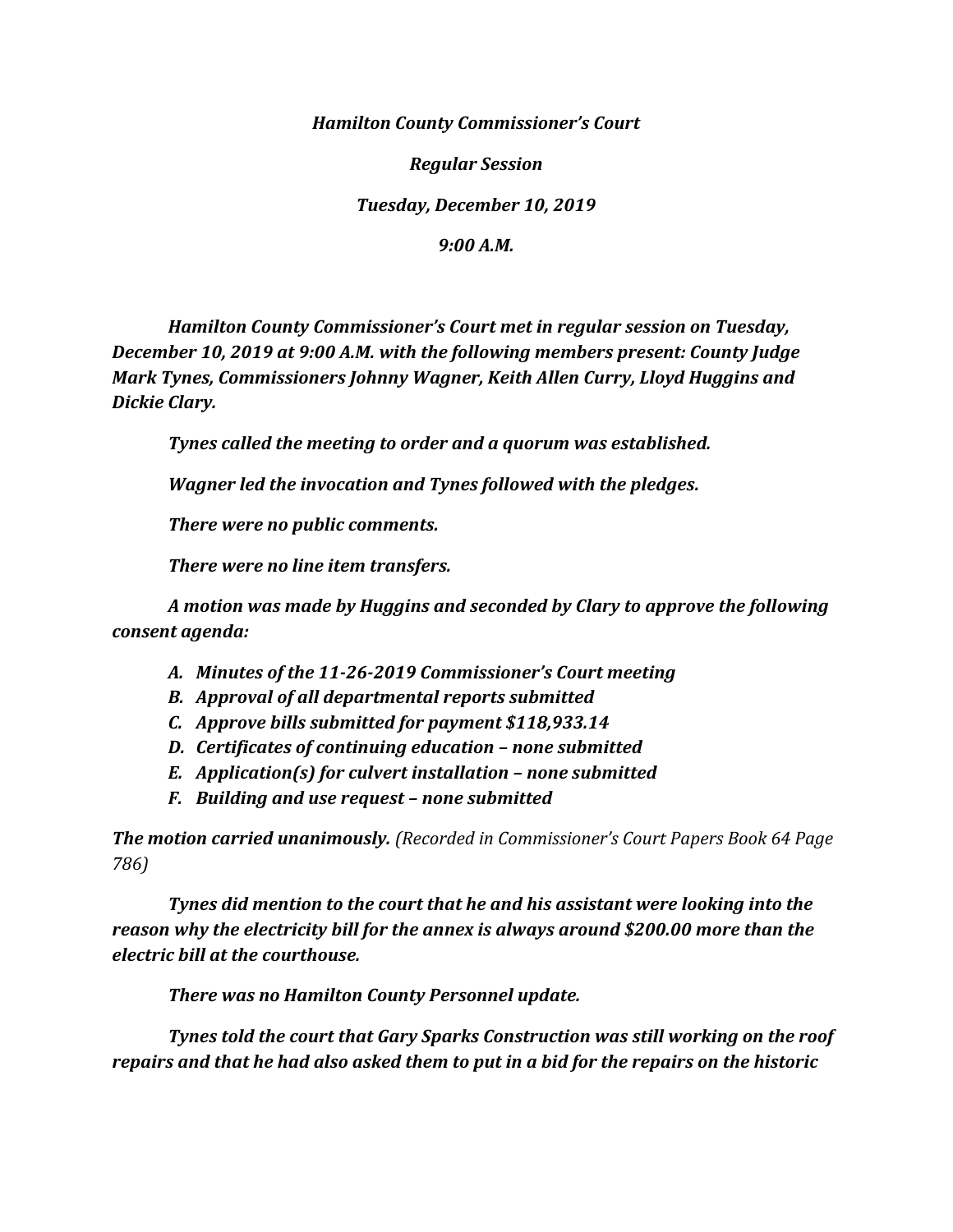*Hamilton County Jail/Museum. They turned in a bid of \$34,860.00 which came in lower than the previous for bids.*

*A motion was made by Clary and seconded by Huggins to approve the bid in the amount of \$34,860.00 for the repairs to the historic jail/museum. The motion carried unanimously. County Clerk did not receive a copy of this bid.*

*There was no action taken on the Hamilton County burn ban.*

*A motion was made by Huggins and seconded by Curry to approve an agreement with Paladin Investigation and Security. This is for transports for emergency detention order transports at the rate of \$32.00 per hour and could also help on some inmate transports. The motion carries with a vote of 4 to 1. County Clerk did not receive a copy of this agreement.*

*County Treasurer Shawna Dyer gave the October Treasurers report stating that the total cash on hand was \$1,018,983.96 and total investments were \$1,664,673.98. (Recorded in Commissioner's Court Papers Book 64 Page 811)*

*The public hearing on renaming of the county roads on Precinct 3 will be held on December 17, 2019.*

*There was no update on the Hamilton County Subdivision Rules.*

*Richard Layne stood and spoke on agenda item # 16 pertaining to brush control along County Roads. He said that brush control was an annual precinct expense and we should not be taking money out of our funds for bridge replacement. He told the court that they had a contingency fund that they could use for this. He then told the court that they have done a good job in this county and that they had been a very active court. He thanked the court for the opportunity to speak.*

*After a brief discussion the court decided to leave this on the agenda for another time to give them time to speak on it.*

*Tynes let the court know that the next Commissioner's Court would be held Tuesday, December 17 at 9:00 A.M.*

*Tynes adjourned the court at 10:10 A.M.*

*County Judge*

*\_\_\_\_\_\_\_\_\_\_\_\_\_\_\_\_\_\_\_\_\_\_\_\_\_\_\_\_\_\_\_\_\_\_\_\_\_\_\_\_\_\_\_\_\_\_\_\_\_\_\_*